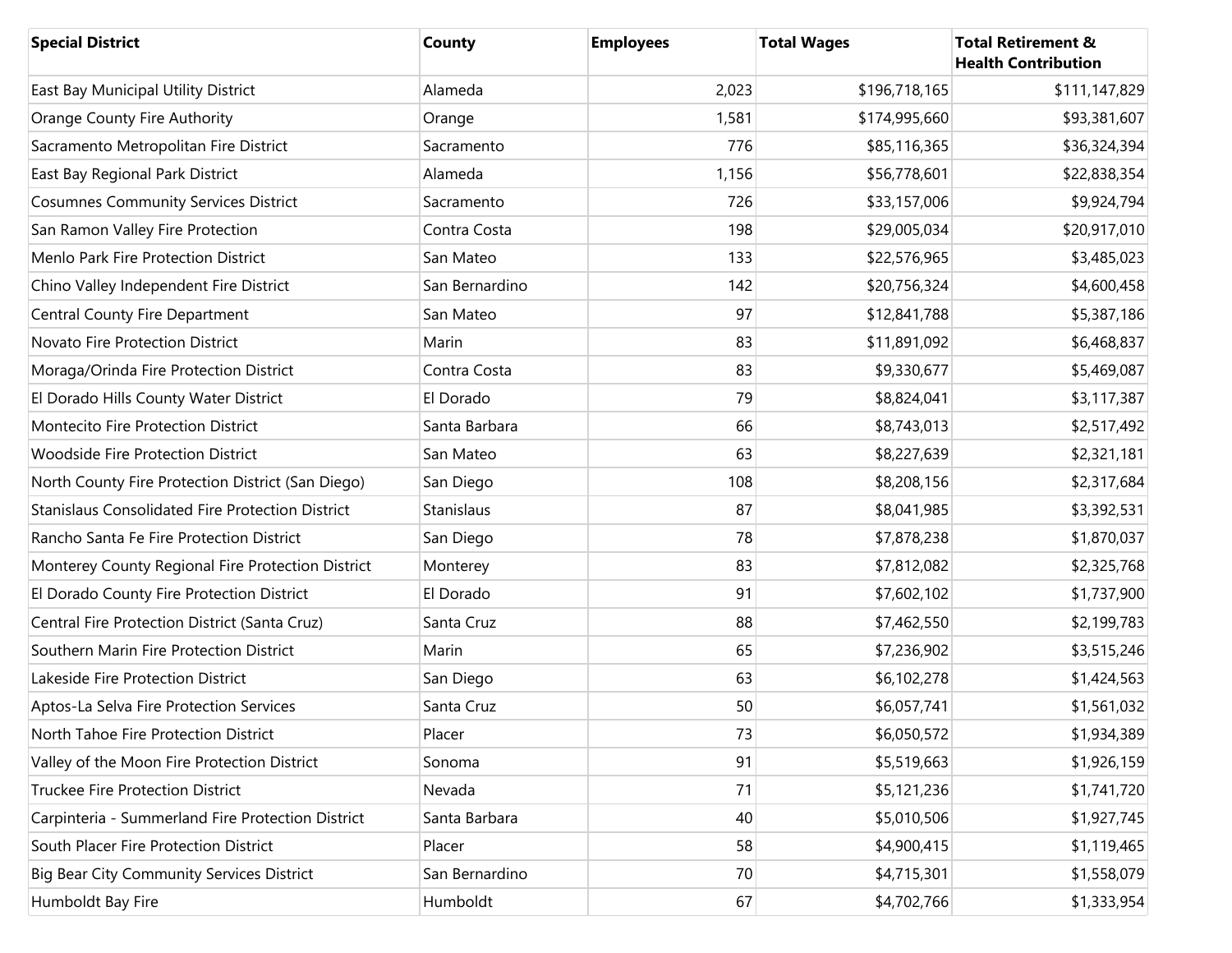| Ross Valley Fire Department                        | Marin           | 50  | \$4,465,472 | \$1,300,602 |
|----------------------------------------------------|-----------------|-----|-------------|-------------|
| Apple Valley Fire Protection District              | San Bernardino  | 74  | \$4,290,857 | \$917,305   |
| Ramona Municipal Water District                    | San Diego       | 57  | \$3,872,407 | \$1,192,988 |
| Northstar Community Services District              | Placer          | 50  | \$3,861,553 | \$1,843,997 |
| East Contra Costa Fire Protection District         | Contra Costa    | 53  | \$3,804,144 | \$4,462,026 |
| Scotts Valley Fire Protection District             | Santa Cruz      | 45  | \$3,767,652 | \$1,072,435 |
| Lake Valley Fire Protection District               | El Dorado       | 43  | \$3,684,661 | \$556,276   |
| <b>Tiburon Fire Protection District</b>            | Marin           | 37  | \$3,487,776 | \$1,403,849 |
| <b>Consolidated Fire Agencies</b>                  | San Bernardino  | 88  | \$3,445,425 | \$1,169,746 |
| Lathrop-Manteca Fire Protection District           | San Joaquin     | 67  | \$3,266,316 | \$2,308,998 |
| North County Fire Protection District (Monterey)   | Monterey        | 55  | \$3,262,065 | \$1,087,484 |
| Nevada County Consolidated Fire District           | Nevada          | 51  | \$3,065,583 | \$1,001,885 |
| Rodeo-Hercules Fire Protection District            | Contra Costa    | 32  | \$3,036,195 | \$24,928    |
| Olympic Valley Public Service District             | Placer          | 40  | \$2,997,223 | \$844,242   |
| Marinwood Community Services District              | Marin           | 235 | \$2,684,432 | \$546,669   |
| Five Cities Fire Authority                         | San Luis Obispo | 42  | \$2,609,036 | \$678,485   |
| Sonoma County Fire District                        | Sonoma          | 41  | \$2,605,783 | \$550,407   |
| Running Springs Water District                     | San Bernardino  | 64  | \$2,599,139 | \$700,805   |
| <b>Rubidoux Community Services District</b>        | Riverside       | 30  | \$2,571,522 | \$830,254   |
| Cambria Community Services District                | San Luis Obispo | 55  | \$2,542,347 | \$672,800   |
| <b>Chester Public Utility District</b>             | Plumas          | 85  | \$2,536,528 | \$336,363   |
| Rincon Valley Fire Protection District             | Sonoma          | 38  | \$2,460,803 | \$596,740   |
| Rancho Adobe Fire Protection District              | Sonoma          | 49  | \$2,223,827 | \$598,107   |
| Kentfield Fire Protection District                 | Marin           | 25  | \$2,194,448 | \$816,674   |
| Big Bear Lake Fire Protection District             | San Bernardino  | 24  | \$2,190,105 | \$1,432,458 |
| <b>Arcata Fire Protection District</b>             | Humboldt        | 45  | \$2,059,093 | \$1,002,848 |
| <b>Ebbetts Pass Fire Protection District</b>       | Calaveras       | 44  | \$2,050,884 | \$747,070   |
| Diamond Springs/El Dorado Fire Protection District | El Dorado       | 38  | \$2,043,096 | \$659,716   |
| Olivehurst Public Utility District                 | Yuba            | 62  | \$2,032,233 | \$599,186   |
| Alpine Fire Protection District                    | San Diego       | 27  | \$1,987,123 | \$742,227   |
| Mountain House Community Services District         | San Joaquin     | 32  | \$1,834,291 | \$792,384   |
| Woodbridge Fire Protection District                | San Joaquin     | 41  | \$1,788,627 | \$528,550   |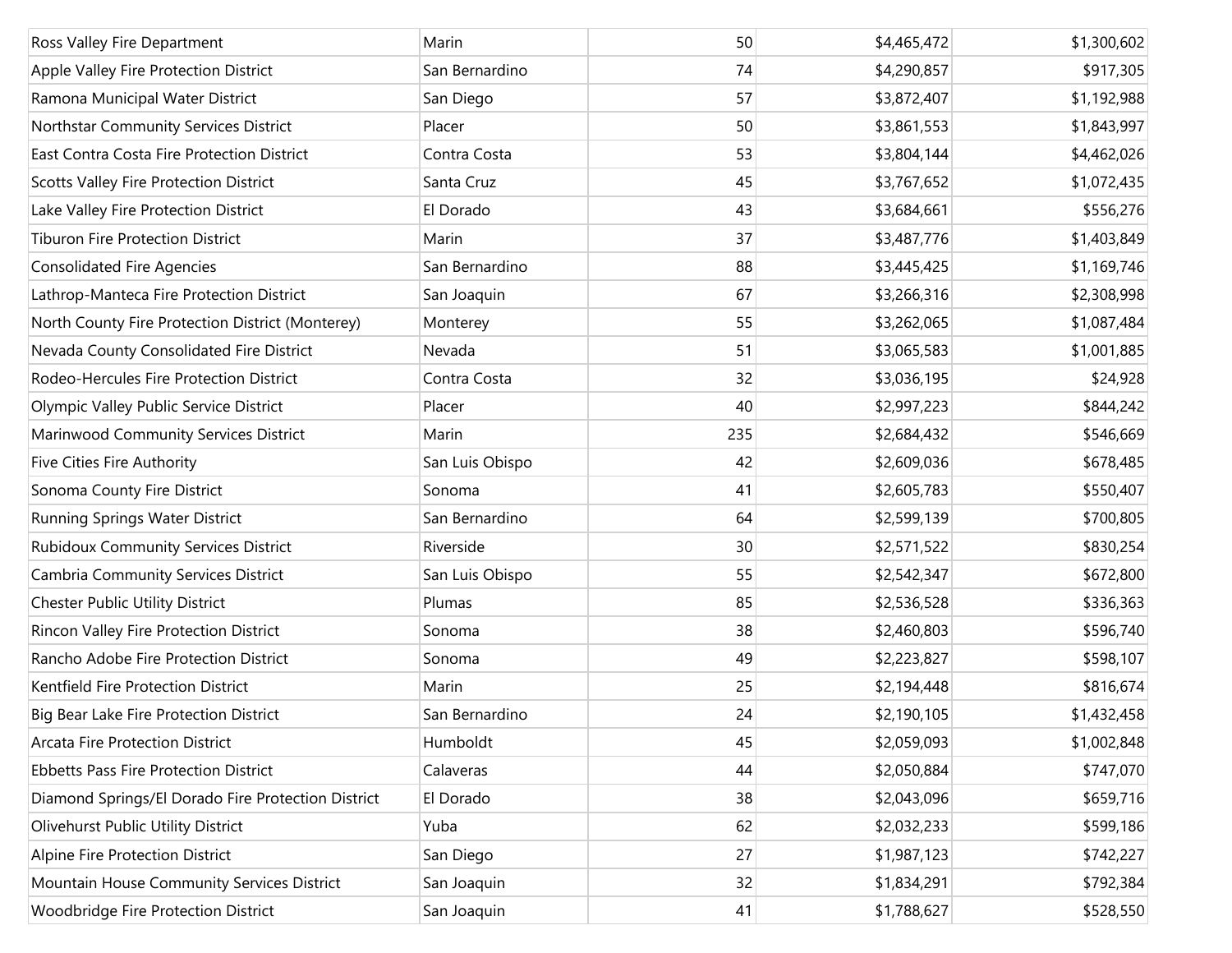| Rincon Del Diablo Municipal Water District    | San Diego       | 29  | \$1,748,092 | \$560,906 |
|-----------------------------------------------|-----------------|-----|-------------|-----------|
| Valley Center Fire Protection District        | San Diego       | 63  | \$1,644,080 | \$71,710  |
| Lake County Fire Protection District          | Lake            | 58  | \$1,637,494 | \$704,895 |
| Garden Valley Fire Protection District        | El Dorado       | 52  | \$1,623,313 | \$144,633 |
| Kelseyville Fire Protection District          | Lake            | 42  | \$1,543,607 | \$525,526 |
| Pebble Beach Community Services District      | Monterey        | 20  | \$1,491,846 | \$581,689 |
| Ripon Consolidated Fire Protection District   | San Joaquin     | 28  | \$1,457,978 | \$392,401 |
| <b>Templeton Community Services District</b>  | San Luis Obispo | 131 | \$1,446,999 | \$371,627 |
| Bonita-Sunnyside Fire Protection District     | San Diego       | 18  | \$1,433,194 | \$249,152 |
| Twentynine Palms County Water District        | San Bernardino  | 51  | \$1,428,092 | \$486,354 |
| French Camp-McKinley Fire Protection District | San Joaquin     | 50  | \$1,403,939 | \$0       |
| Northshore Fire Protection District           | Lake            | 45  | \$1,400,154 | \$455,674 |
| Waterloo-Morada Fire Protection District      | San Joaquin     | 40  | \$1,389,148 | \$878,011 |
| Lakeport Fire Protection District             | Lake            | 38  | \$1,253,007 | \$438,044 |
| Russian River Fire Protection District        | Sonoma          | 20  | \$1,195,797 | \$315,150 |
| Borrego Springs Fire Protection District      | San Diego       | 22  | \$1,187,325 | \$311,193 |
| Georgetown Fire Protection District           | El Dorado       | 38  | \$1,177,293 | \$299,721 |
| Penn Valley Fire Protection District          | Nevada          | 31  | \$1,174,823 | \$338,146 |
| Kirkwood Meadows Public Utilities District    | Alpine          | 31  | \$1,174,785 | \$578,277 |
| Linda Fire Protection District                | Yuba            | 33  | \$1,173,209 | \$554,674 |
| Gold Ridge Fire Protection District           | Sonoma          | 77  | \$1,164,985 | \$293,304 |
| Linden-Peters Fire Protection District        | San Joaquin     | 29  | \$1,137,942 | \$255,425 |
| Twain Harte Community Services District       | Tuolumne        | 21  | \$1,125,448 | \$396,852 |
| <b>Big Bear Fire Authority</b>                | San Bernardino  | 61  | \$1,106,683 | \$223,117 |
| Yuima Municipal Water District                | San Diego       | 19  | \$1,055,687 | \$200,872 |
| Placer Hills Fire Protection District         | Placer          | 40  | \$1,048,006 | \$290,934 |
| Mammoth Lakes Fire Protection District        | Mono            | 66  | \$1,031,952 | \$312,610 |
| Peninsula Fire Protection District            | Plumas          | 30  | \$1,010,492 | \$233,719 |
| Idyllwild Fire Protection District            | Riverside       | 42  | \$953,175   | \$223,945 |
| Forestville Fire Protection District          | Sonoma          | 42  | \$911,236   | \$185,581 |
| Los Osos Community Services District          | San Luis Obispo | 40  | \$868,870   | \$89,190  |
| <b>Groveland Community Services District</b>  | Tuolumne        | 22  | \$849,110   | \$309,955 |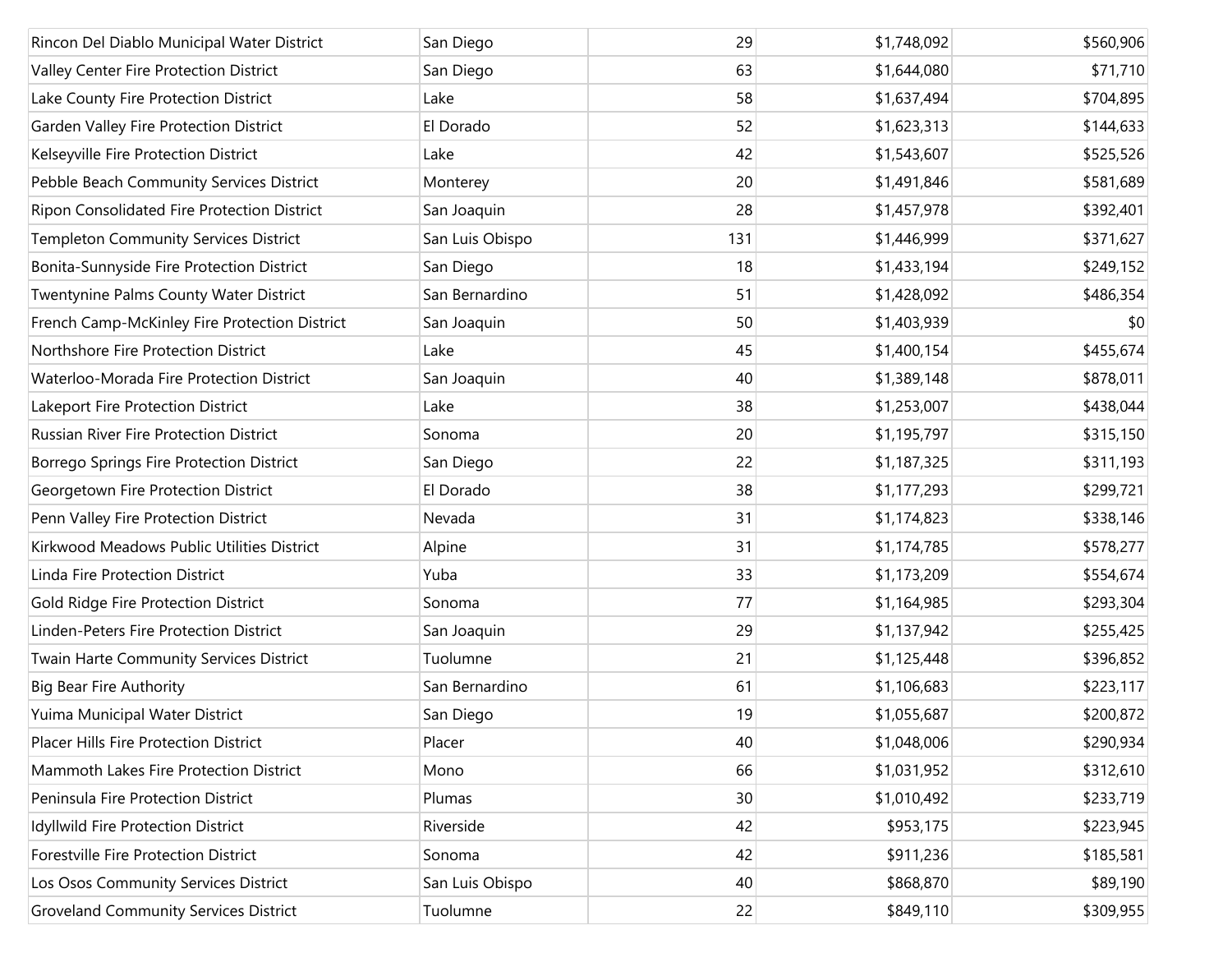| Higgins Area Fire Protection District                | Nevada          | 34 | \$830,974 | \$211,625 |
|------------------------------------------------------|-----------------|----|-----------|-----------|
| Resort Improvement District No. 1                    | Humboldt        | 19 | \$823,742 | \$231,999 |
| Bodega Bay Fire Protection District                  | Sonoma          | 35 | \$799,525 | \$298,162 |
| Loomis Fire Protection District                      | Placer          | 28 | \$794,934 | \$171,487 |
| <b>Rescue Fire Protection District</b>               | El Dorado       | 17 | \$793,866 | \$265,172 |
| Anderson Fire Protection District                    | Shasta          | 35 | \$793,053 | \$241,019 |
| Brooktrails Township Community Services District     | Mendocino       | 19 | \$782,886 | \$302,274 |
| Foresthill Fire Protection District                  | Placer          | 42 | \$770,907 | \$45,600  |
| <b>Salton Community Services District</b>            | Imperial        | 32 | \$732,347 | \$134,821 |
| Colma Fire Protection District                       | San Mateo       | 65 | \$706,601 | \$165,132 |
| Murphys Fire Protection District                     | Calaveras       | 52 | \$706,020 | \$8,077   |
| Cloverdale Fire Protection District                  | Sonoma          | 38 | \$673,012 | \$118,261 |
| Ophir Hill Fire Protection District                  | Nevada          | 34 | \$655,427 | \$92,208  |
| Copperopolis Fire Protection District                | Calaveras       | 51 | \$654,607 | \$140,948 |
| Lake Shastina Community Services District            | Siskiyou        | 37 | \$653,112 | \$199,166 |
| Pajaro/Sunny Mesa Community Services District        | Monterey        | 17 | \$638,044 | \$234,591 |
| Liberty Fire Protection District                     | San Joaquin     | 25 | \$636,119 | \$170,277 |
| Wilton Fire Protection District                      | Sacramento      | 87 | \$633,685 | \$18,658  |
| Ukiah Valley Fire Protection District                | Mendocino       | 19 | \$625,837 | \$208,640 |
| <b>Escalon Consolidated Fire Protection District</b> | San Joaquin     | 33 | \$622,171 | \$150,026 |
| Pioneer Fire Protection District                     | El Dorado       | 30 | \$617,665 | \$132,044 |
| Salida Fire Protection District                      | Stanislaus      | 26 | \$595,683 | \$192,358 |
| Calaveras Consolidated Fire Protection District      | Calaveras       | 56 | \$585,795 | \$0       |
| California Pines Community Services District         | Modoc           | 24 | \$580,595 | \$54,787  |
| Oceano Community Services District                   | San Luis Obispo | 13 | \$553,938 | \$123,014 |
| <b>Cameron Park Community Services District</b>      | El Dorado       | 91 | \$537,663 | \$119,375 |
| San Miguel Consolidated Fire Protection District     | San Diego       | 15 | \$535,375 | \$200,715 |
| Penryn Fire Protection District                      | Placer          | 16 | \$503,665 | \$15,700  |
| Williams Fire Protection Authority                   | Colusa          | 38 | \$500,668 | \$114,077 |
| Mokelumne Rural Fire Protection District             | San Joaquin     | 25 | \$492,089 | \$105,472 |
| Morongo Valley Community Services District           | San Bernardino  | 26 | \$491,624 | \$19,740  |
| Montezuma Fire Protection District (San Joaquin)     | San Joaquin     | 27 | \$488,548 | \$94,657  |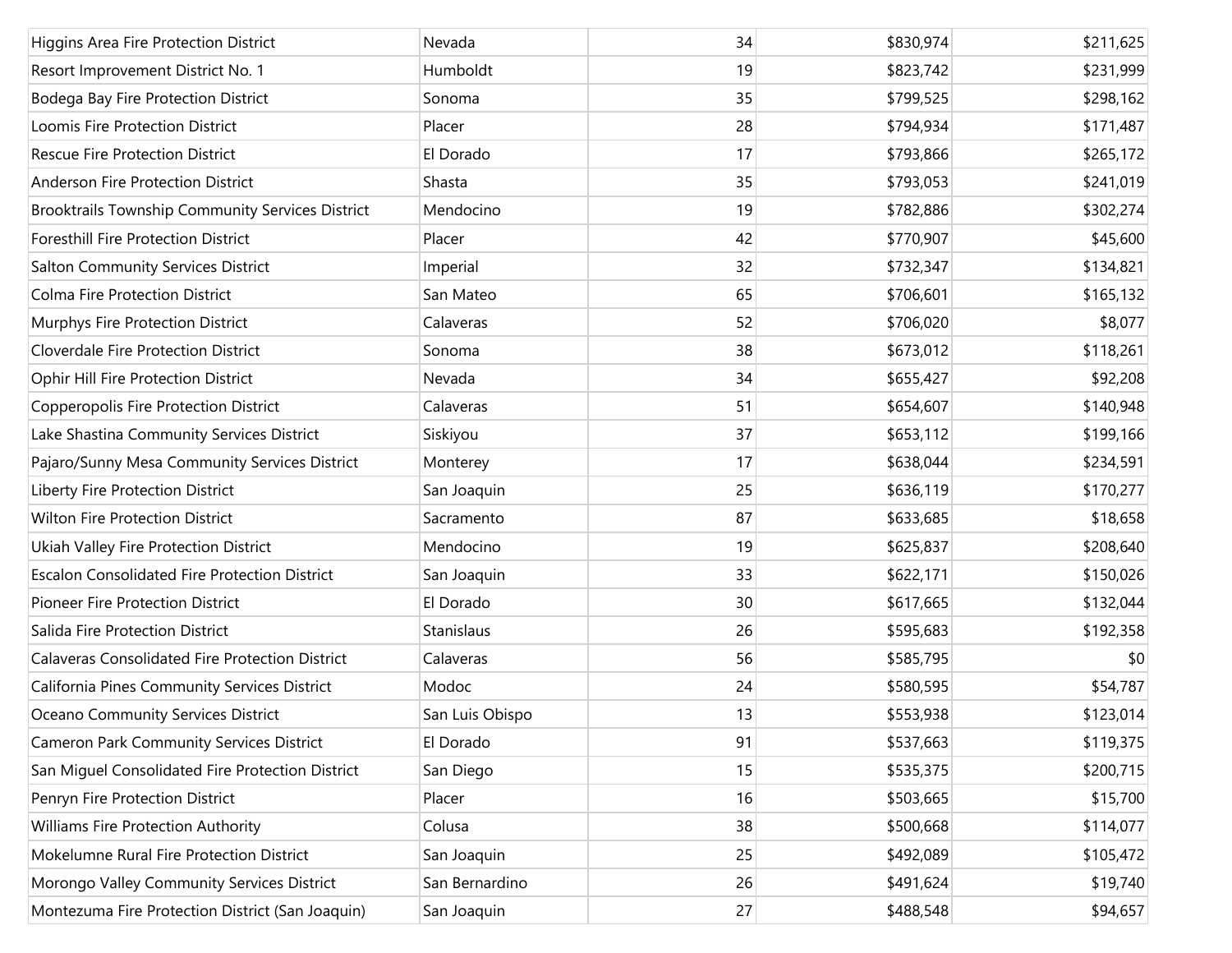| <b>Clements Fire Protection District</b>              | San Joaquin     | 32 | \$467,285 | \$0       |
|-------------------------------------------------------|-----------------|----|-----------|-----------|
| Northern Sonoma County Fire Protection District       | Sonoma          | 20 | \$452,189 | \$20,820  |
| Julian-Cuyamaca Fire Protection District              | San Diego       | 36 | \$439,761 | \$1,000   |
| Shasta Lake Fire Protection District                  | Shasta          | 41 | \$429,908 | \$178,314 |
| Vacaville Fire Protection District                    | Solano          | 13 | \$427,918 | \$146,713 |
| Mariposa Public Utility District                      | Mariposa        | 27 | \$417,322 | \$171,154 |
| Meeks Bay Fire Protection District                    | El Dorado       | 12 | \$408,981 | \$94,258  |
| <b>Greenfield Fire Protection District</b>            | Monterey        | 15 | \$386,527 | \$148,986 |
| Central Calaveras Fire and Rescue Protection District | Calaveras       | 47 | \$385,831 | \$111,661 |
| Little Lake Fire Protection District                  | Mendocino       | 22 | \$377,643 | \$106,896 |
| <b>Branciforte Fire Protection District</b>           | Santa Cruz      | 33 | \$367,785 | \$98,123  |
| <b>Bennett Valley Fire Protection</b>                 | Sonoma          | 34 | \$364,766 | \$83,760  |
| Inverness Public Utility District                     | Marin           | 14 | \$363,554 | \$171,921 |
| Felton Fire Protection District                       | Santa Cruz      | 37 | \$357,974 | \$89,738  |
| Fort Bragg Fire Protection Authority                  | Mendocino       | 21 | \$353,965 | \$36,640  |
| El Medio Fire Protection District                     | <b>Butte</b>    | 15 | \$352,331 | \$26,145  |
| <b>McCloud Community Services District</b>            | Siskiyou        | 33 | \$351,933 | \$89,315  |
| San Andreas Fire Protection District                  | Calaveras       | 36 | \$346,044 | \$0       |
| West Point Fire Protection District                   | Calaveras       | 22 | \$344,288 | \$9,219   |
| <b>Shasta Community Services District</b>             | Shasta          | 16 | \$342,727 | \$87,945  |
| Fresno County Fire Protection District                | Fresno          | 29 | \$340,673 | \$22,323  |
| Arrowbear Park County Water District                  | San Bernardino  | 19 | \$335,837 | \$65,708  |
| Mountain Gate Community Services District             | Shasta          | 13 | \$333,086 | \$85,908  |
| <b>Boulder Creek Fire Protection District</b>         | Santa Cruz      | 51 | \$331,706 | \$26,561  |
| <b>Burney Fire Protection District</b>                | Shasta          | 37 | \$329,187 | \$70,788  |
| Long Valley Fire Protection District (Mendocino)      | Mendocino       | 25 | \$318,929 | \$17,496  |
| Tuolumne Fire Protection District                     | Tuolumne        | 24 | \$313,859 | \$32,017  |
| San Miguel Community Services District                | San Luis Obispo | 34 | \$310,458 | \$45,784  |
| Schell-Vista Fire Protection District                 | Sonoma          | 48 | \$309,866 | \$18,610  |
| Glen Ellen Fire Protection District                   | Sonoma          | 36 | \$303,515 | \$84,493  |
| Maxwell Fire Protection District                      | Colusa          | 18 | \$303,448 | \$33,194  |
| Hopland Fire Protection District                      | Mendocino       | 17 | \$303,300 | \$0       |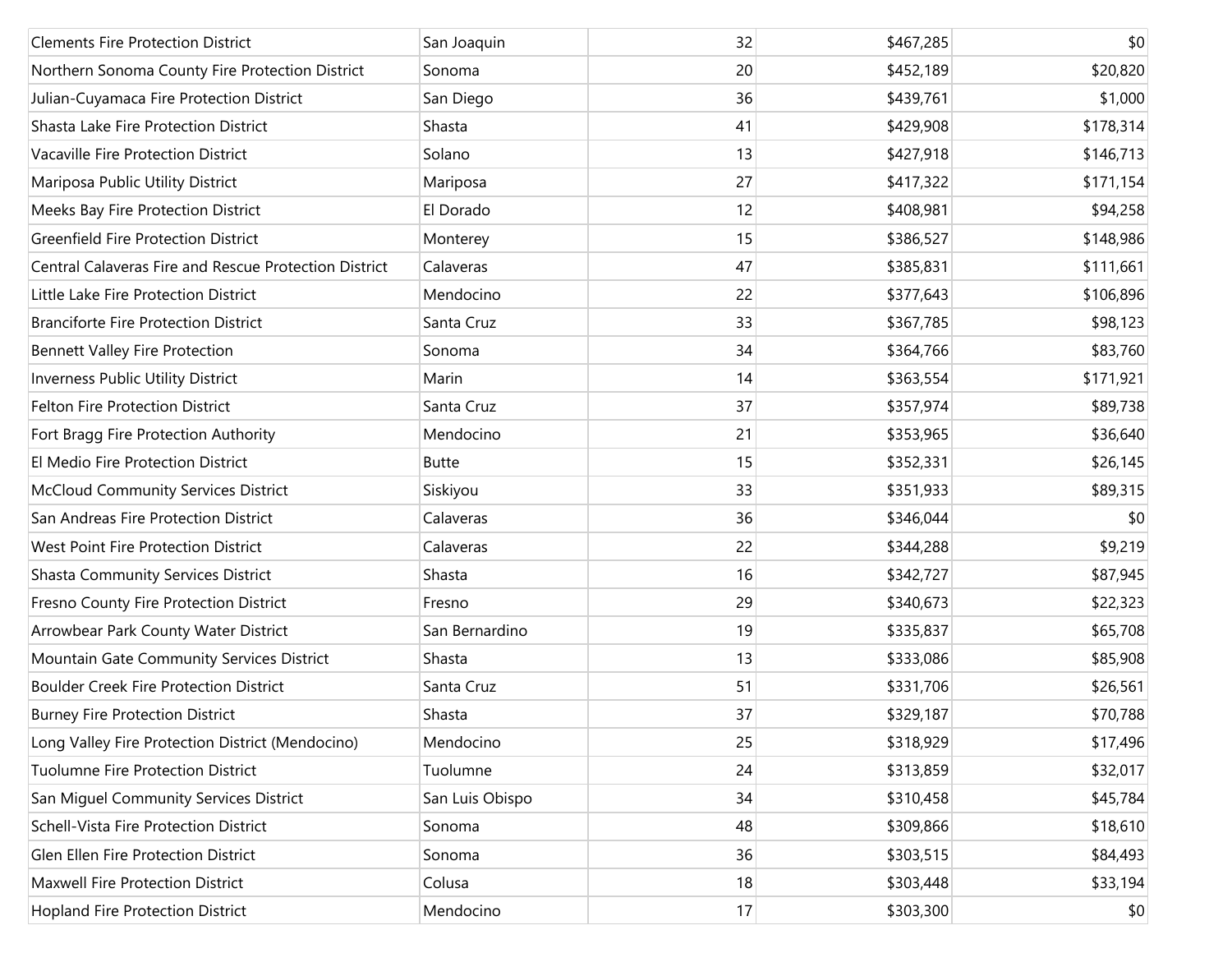| Altaville-Melones Fire Protection District                                | Calaveras       | 31 | \$300,263 | \$0       |
|---------------------------------------------------------------------------|-----------------|----|-----------|-----------|
| Montezuma Fire Protection District (Solano)                               | Solano          | 10 | \$296,713 | \$22,700  |
| Peardale-Chicago Park Fire Protection District                            | Nevada          | 26 | \$294,244 | \$19,496  |
| Cayucos Fire Protection District                                          | San Luis Obispo | 40 | \$288,209 | \$0       |
| <b>Westwood Community Services District</b>                               | Lassen          | 12 | \$286,950 | \$60,521  |
| Zayante Fire Protection District                                          | Santa Cruz      | 27 | \$285,886 | \$0       |
| Mi-Wuk-Sugar Pine Fire Protection District of Tuolumne Tuolumne<br>County |                 | 34 | \$285,611 | \$0       |
| Newcastle Fire Protection District                                        | Placer          | 16 | \$276,097 | \$14,994  |
| Riverdale Public Utility District                                         | Fresno          | 10 | \$274,470 | \$52,286  |
| Indian Valley Community Services District                                 | Plumas          | 15 | \$273,995 | \$17,866  |
| Cordelia Fire Protection District                                         | Solano          | 12 | \$272,374 | \$73,646  |
| Ruth Lake Community Services District                                     | Trinity         | 33 | \$269,702 | \$0       |
| Redwood Valley - Calpella Fire District                                   | Mendocino       | 16 | \$264,745 | \$24,398  |
| <b>Cottonwood Fire Protection District</b>                                | Shasta          | 16 | \$259,602 | \$54,221  |
| Fallen Leaf Lake Community Services District                              | El Dorado       | 11 | \$259,570 | \$8,332   |
| Meridian Fire Protection                                                  | Sutter          | 14 | \$254,951 | \$0       |
| Alpine Springs County Water District                                      | Placer          | 12 | \$252,580 | \$114,661 |
| Orange Cove Fire Protection District                                      | Fresno          | 38 | \$245,159 | \$8,833   |
| Arbuckle-College City Fire Protection District                            | Colusa          | 9  | \$235,141 | \$83,478  |
| Ben Lomond Fire Protection District                                       | Santa Cruz      | 40 | \$225,782 | \$16,150  |
| Jackson Valley Fire Protection District                                   | Amador          | 19 | \$224,654 | \$18,428  |
| Plumas Eureka Community Services District                                 | Plumas          | 10 | \$224,422 | \$170,158 |
| <b>Woodlake Fire Protection District</b>                                  | Tulare          | 16 | \$223,116 | \$77,777  |
| Anderson Valley Community Services District                               | Mendocino       | 20 | \$205,235 | \$27,600  |
| Kenwood Fire Protection District                                          | Sonoma          | 24 | \$200,989 | \$64,603  |
| Gold Mountain Community Services District                                 | Plumas          | 14 | \$196,473 | \$0       |
| <b>Bolinas Fire Protection District</b>                                   | Marin           | 11 | \$194,107 | \$64,185  |
| <b>Stinson Beach Fire Protection District</b>                             | Marin           | 17 | \$193,983 | \$16,893  |
| Thornton Fire Protection District                                         | San Joaquin     | 21 | \$193,550 | \$0       |
| Fortuna Fire Protection District                                          | Humboldt        | 30 | \$191,445 | \$0       |
| <b>Baker Community Services District</b>                                  | San Bernardino  | 22 | \$186,290 | \$109,068 |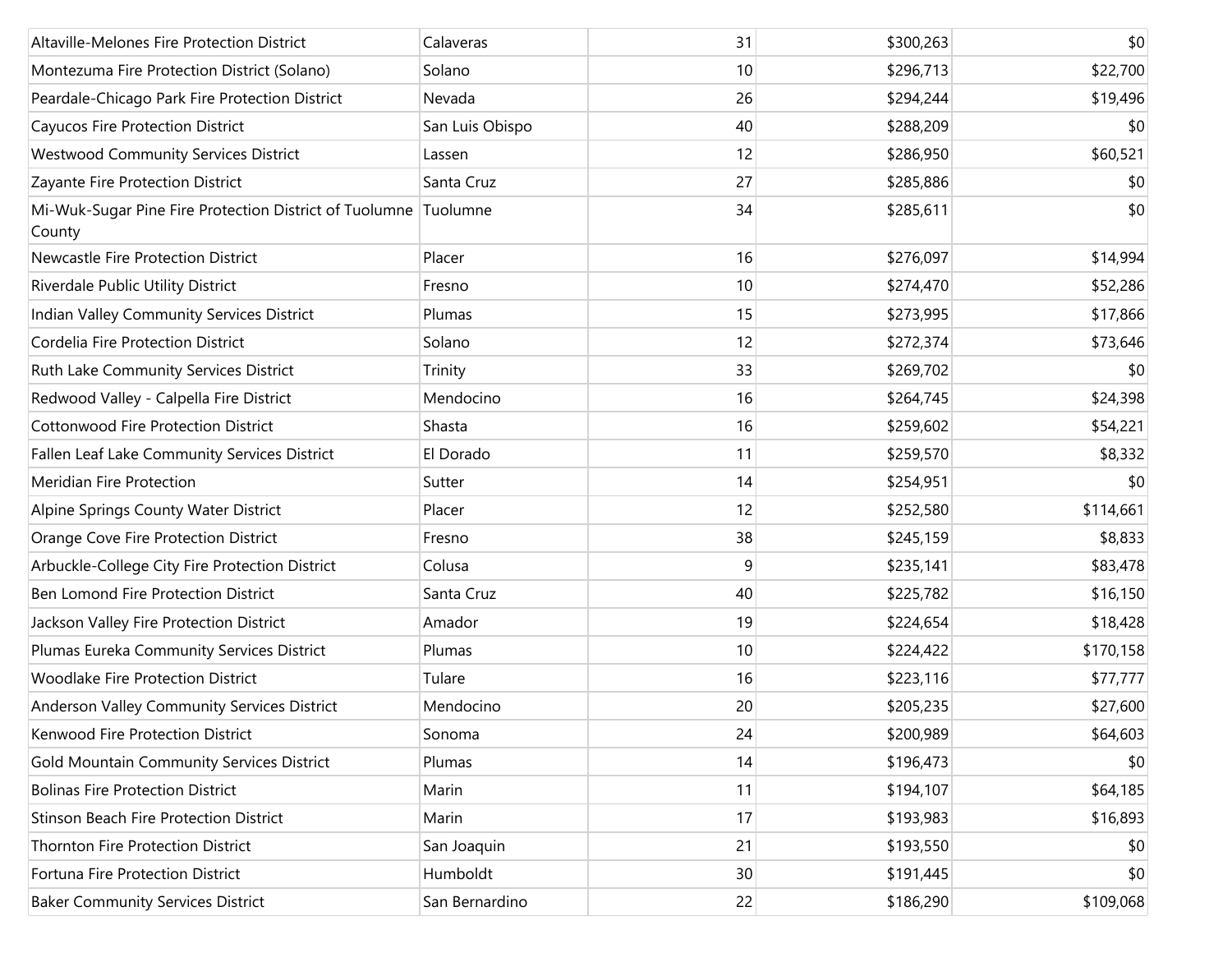| <b>Burbank-Paradise Fire Protection District</b> | Stanislaus  | 30 | \$185,275 | \$0      |
|--------------------------------------------------|-------------|----|-----------|----------|
| Mosquito Fire Protection District                | El Dorado   | 20 | \$183,441 | \$6,200  |
| Weaverville Fire Protection District             | Trinity     | 35 | \$179,151 | \$21,418 |
| Gerber-Las Flores Community Services District    | Tehama      | 9  | \$177,559 | \$36,000 |
| Seeley County Water District                     | Imperial    | 17 | \$169,628 | \$0      |
| Sacramento River Fire District                   | Colusa      | 19 | \$169,373 | \$34,791 |
| Willow Oak Fire Protection District              | Yolo        | 11 | \$165,254 | \$0      |
| <b>Blue Lake Fire Protection District</b>        | Humboldt    | 16 | \$160,123 | \$23,277 |
| Saratoga Fire Protection District                | Santa Clara | 4  | \$157,077 | \$6,312  |
| <b>Herald Fire Protection District</b>           | Sacramento  | 55 | \$153,002 | \$0      |
| Laton Community Services District                | Fresno      | 13 | \$151,780 | \$21,835 |
| Mokelumne Hill Fire Protection District          | Calaveras   | 15 | \$150,274 | \$0      |
| Mt. Shasta Fire Protection District              | Siskiyou    | 28 | \$148,718 | \$5,791  |
| Valley Springs Public Utility District           | Calaveras   | 10 | \$148,419 | \$26,470 |
| West Plainfield Fire Protection District         | Yolo        | 26 | \$145,436 | \$0      |
| South Lake County Fire Protection District       | Lake        | 31 | \$144,658 | \$0      |
| Beckwourth Fire Protection District              | Plumas      | 10 | \$144,491 | \$0      |
| Rough and Ready Fire Protection District         | Nevada      | 15 | \$143,184 | \$0      |
| Hughson Fire Protection District                 | Stanislaus  | 8  | \$141,195 | \$67,002 |
| Miranda Community Services District              | Humboldt    | 15 | \$136,300 | \$0      |
| Kanawha Fire Protection District                 | Glenn       | 16 | \$135,923 | \$0      |
| June Lake Fire Protection District               | Mono        | 13 | \$134,430 | \$0      |
| Quincy Fire Protection District                  | Plumas      | 6  | \$129,329 | \$16,680 |
| Fort Dick Fire Protection District               | Del Norte   | 16 | \$128,137 | \$0      |
| Muir Beach Community Services District           | Marin       | 12 | \$122,160 | \$11,360 |
| Hayfork Fire Protection District                 | Trinity     | 26 | \$120,870 | \$0      |
| Pine Valley Fire Protection District             | San Diego   | 11 | \$115,398 | \$8,395  |
| Deer Springs Fire Protection District            | San Diego   | 9  | \$106,332 | \$10,920 |
| Cachagua Fire Protection District                | Monterey    | 26 | \$103,144 | \$0      |
| <b>Westport County Water District</b>            | Mendocino   | 7  | \$101,908 | \$0      |
| Walnut Grove Fire Protection District            | Sacramento  | 30 | \$101,814 | \$0      |
| Long Valley Fire Protection District (Mono)      | Mono        | 44 | \$100,324 | \$0      |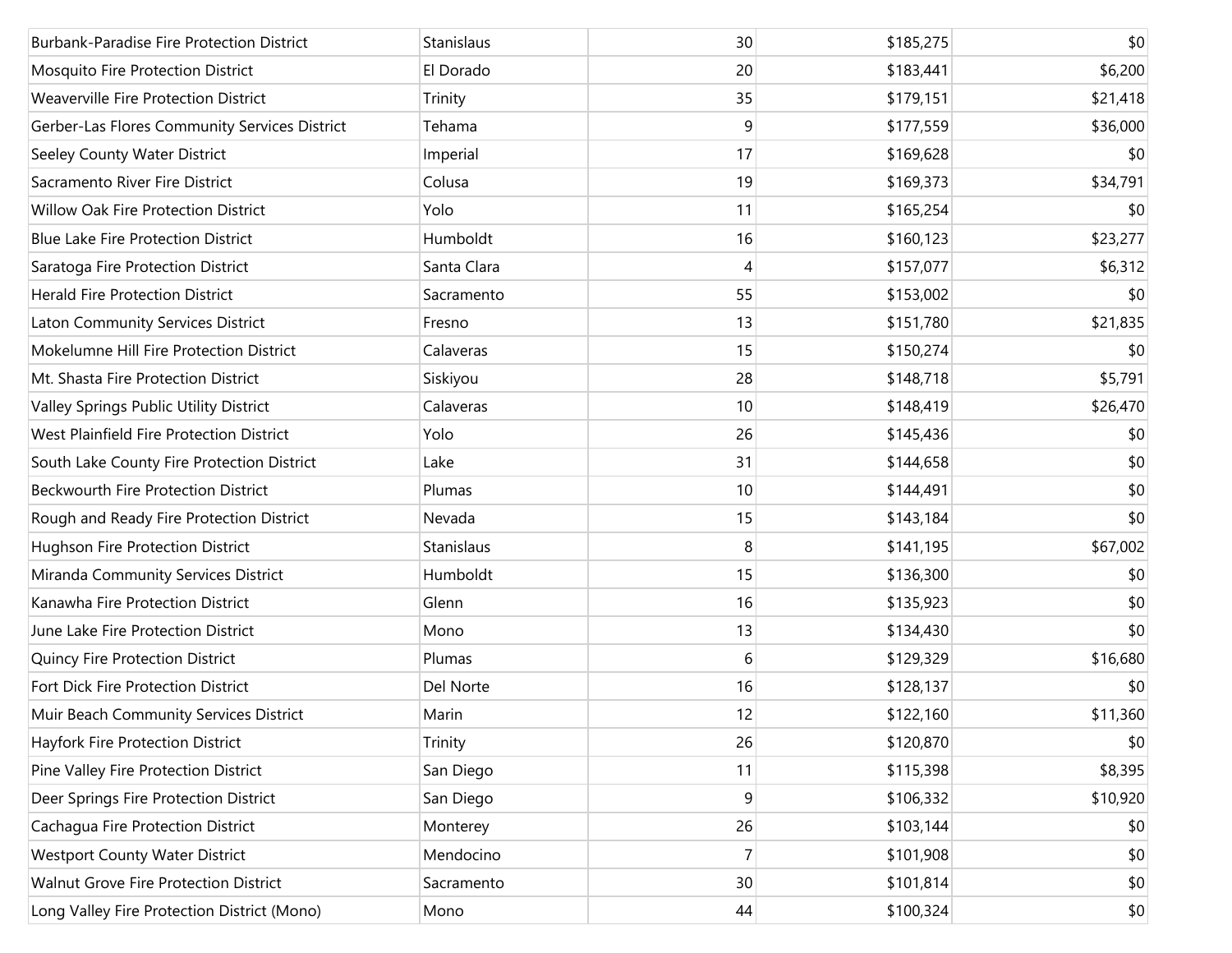| Daggett Community Services District          | San Bernardino | 9  | \$98,642 | \$0      |
|----------------------------------------------|----------------|----|----------|----------|
| Columbia Fire Protection District            | Tuolumne       | 25 | \$97,009 | \$0      |
| Scott Valley Fire Protection District        | Siskiyou       | 27 | \$94,831 | \$0      |
| <b>Turlock Fire Protection District</b>      | Stanislaus     | 23 | \$92,268 | \$0      |
| Kensington Fire Protection District          | Contra Costa   | 6  | \$90,395 | \$6,127  |
| Clarksburg Fire Protection District          | Yolo           | 14 | \$89,687 | \$0      |
| Smartville Fire Protection District          | Yuba           | 8  | \$84,891 | \$0      |
| <b>Graton Fire Protection District</b>       | Sonoma         | 33 | \$82,504 | \$0      |
| West Almanor Community Services District     | Plumas         | 6  | \$80,042 | \$38,300 |
| Spalding Community Service District          | Lassen         | 9  | \$75,432 | \$2,109  |
| <b>Weott Community Services District</b>     | Humboldt       | 9  | \$74,516 | \$0      |
| <b>Suisun Fire Protection District</b>       | Solano         | 12 | \$74,181 | \$8,107  |
| Redwood Coast Fire Protection District       | Mendocino      | 9  | \$73,094 | \$0      |
| Lone Pine Fire Protection District           | Inyo           | 42 | \$72,675 | \$0      |
| Smith River Fire Protection District         | Del Norte      | 26 | \$70,832 | \$0      |
| <b>Bishop Fire Protection District</b>       | Inyo           | 9  | \$70,264 | \$33,724 |
| <b>Esparto Fire Protection District</b>      | Yolo           | 7  | \$68,000 | \$5,572  |
| River Pines Public Utility District          | Amador         | 6  | \$67,046 | \$11,133 |
| Farmington Fire Protection District          | San Joaquin    | 9  | \$66,879 | \$20,022 |
| Keyes Fire Protection District               | Stanislaus     | 27 | \$62,750 | \$0      |
| Collegeville Fire Protection District        | San Joaquin    | 17 | \$61,997 | \$0      |
| <b>Big Pine Fire Protection District</b>     | Inyo           | 44 | \$61,202 | \$0      |
| Glenn-Codora Fire Protection District        | Glenn          | 21 | \$61,133 | \$0      |
| Inyokern Community Services District         | Kern           | 8  | \$60,000 | \$10,656 |
| <b>Sutter Creek Fire Protection District</b> | Amador         | 22 | \$58,477 | \$0      |
| North Central Fire Protection District       | Fresno         | 6  | \$58,258 | \$62,488 |
| Southern Inyo Fire Protection District       | Inyo           | 17 | \$57,948 | \$0      |
| North San Juan Fire Protection District      | Nevada         | 8  | \$56,555 | \$0      |
| South Coast Fire Protection District         | Mendocino      | 9  | \$55,933 | \$0      |
| Graeagle Fire Protection District            | Plumas         | 11 | \$55,820 | \$0      |
| Independence Fire Protection District        | Inyo           | 31 | \$53,996 | \$0      |
| Dunnigan Fire Protection District            | Yolo           | 15 | \$51,169 | \$0      |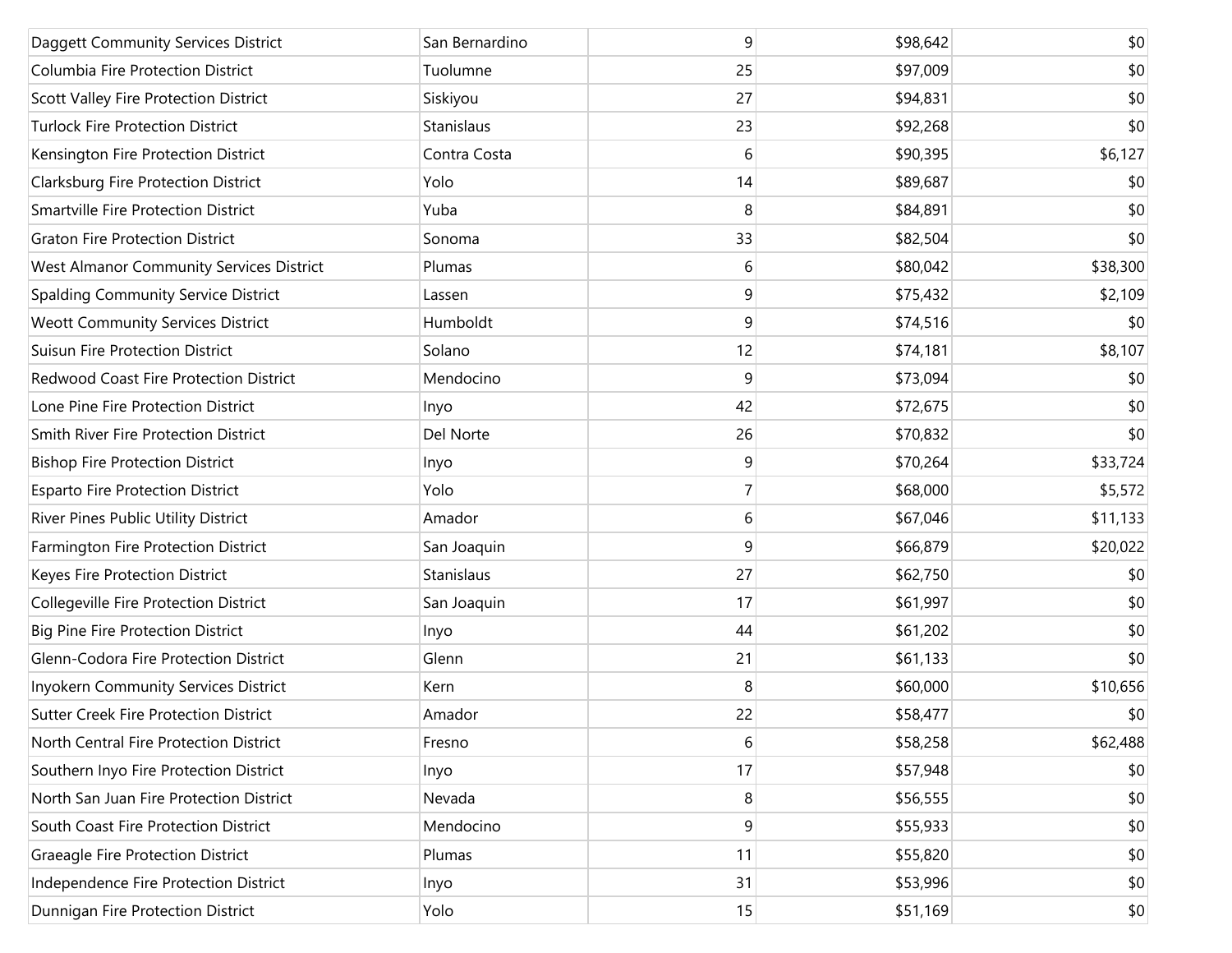| <b>Denair Fire Protection District</b>             | Stanislaus      | 6              | \$50,467 | \$5,853 |
|----------------------------------------------------|-----------------|----------------|----------|---------|
| Camptonville Community Services District           | Yuba            | 18             | \$48,207 | \$0     |
| Clear Creek Community Service District (Lassen)    | Lassen          | 9              | \$47,371 | \$0     |
| Antelope Fire Protection District                  | Mono            | 8              | \$45,504 | \$0     |
| Downieville Fire Protection District               | Sierra          | 26             | \$43,563 | \$0     |
| Fieldbrook Glendale Community Services District    | Humboldt        | 13             | \$41,524 | \$0     |
| Avila Beach Community Services District            | San Luis Obispo | 6              | \$40,736 | \$2,100 |
| <b>Madison Fire Protection District</b>            | Yolo            | 9              | \$40,418 | \$0     |
| <b>Olancha Community Services District</b>         | Inyo            | 19             | \$40,083 | \$0     |
| <b>Crescent Fire Protection District</b>           | Del Norte       | 7              | \$38,853 | \$0     |
| Janesville Fire Protection District                | Lassen          | 8              | \$36,990 | \$0     |
| <b>Greenhorn Creek Community Services District</b> | Plumas          | 5              | \$34,140 | \$0     |
| Capay Valley Fire Protection District              | Yolo            | 13             | \$32,937 | \$0     |
| Lewiston Community Services District               | Trinity         | 13             | \$32,273 | \$0     |
| Monte Rio Fire Protection District                 | Sonoma          | 18             | \$31,410 | \$0     |
| Phillipsville Community Services District          | Humboldt        | 9              | \$30,475 | \$0     |
| Susan River Fire Protection District               | Lassen          | 8              | \$28,402 | \$0     |
| <b>Bridgeport Fire Protection District</b>         | Mono            | 8              | \$27,950 | \$0     |
| Pacific Fruitridge Fire Protection District        | Sacramento      | 8              | \$27,200 | \$0     |
| Mendocino Fire Protection District                 | Mendocino       | 7              | \$26,961 | \$0     |
| Castella Fire Protection District                  | Shasta          | 19             | \$26,044 | \$0     |
| Ferndale Fire Protection District                  | Humboldt        | 15             | \$24,950 | \$0     |
| Covelo Fire Protection District                    | Mendocino       | 8              | \$24,600 | \$0     |
| <b>Orick Community Services District</b>           | Humboldt        | 7              | \$23,790 | \$0     |
| Fall River Mills Fire Protection District          | Shasta          | 8              | \$22,335 | \$0     |
| Riverside Community Services District              | Humboldt        | $\overline{7}$ | \$19,973 | \$0     |
| Chalfant Valley Fire Department                    | Mono            | 22             | \$19,810 | \$0     |
| <b>Courtland Fire Protection District</b>          | Sacramento      | 15             | \$19,063 | \$0     |
| Yolo Fire Protection District                      | Yolo            | 8              | \$18,563 | \$0     |
| River Delta Fire District                          | Sacramento      | 7              | \$16,810 | \$0     |
| Millville Fire Protection District                 | Shasta          | 21             | \$16,757 | \$0     |
| <b>Tennant Community Services District</b>         | Siskiyou        | $7\vert$       | \$16,534 | \$0     |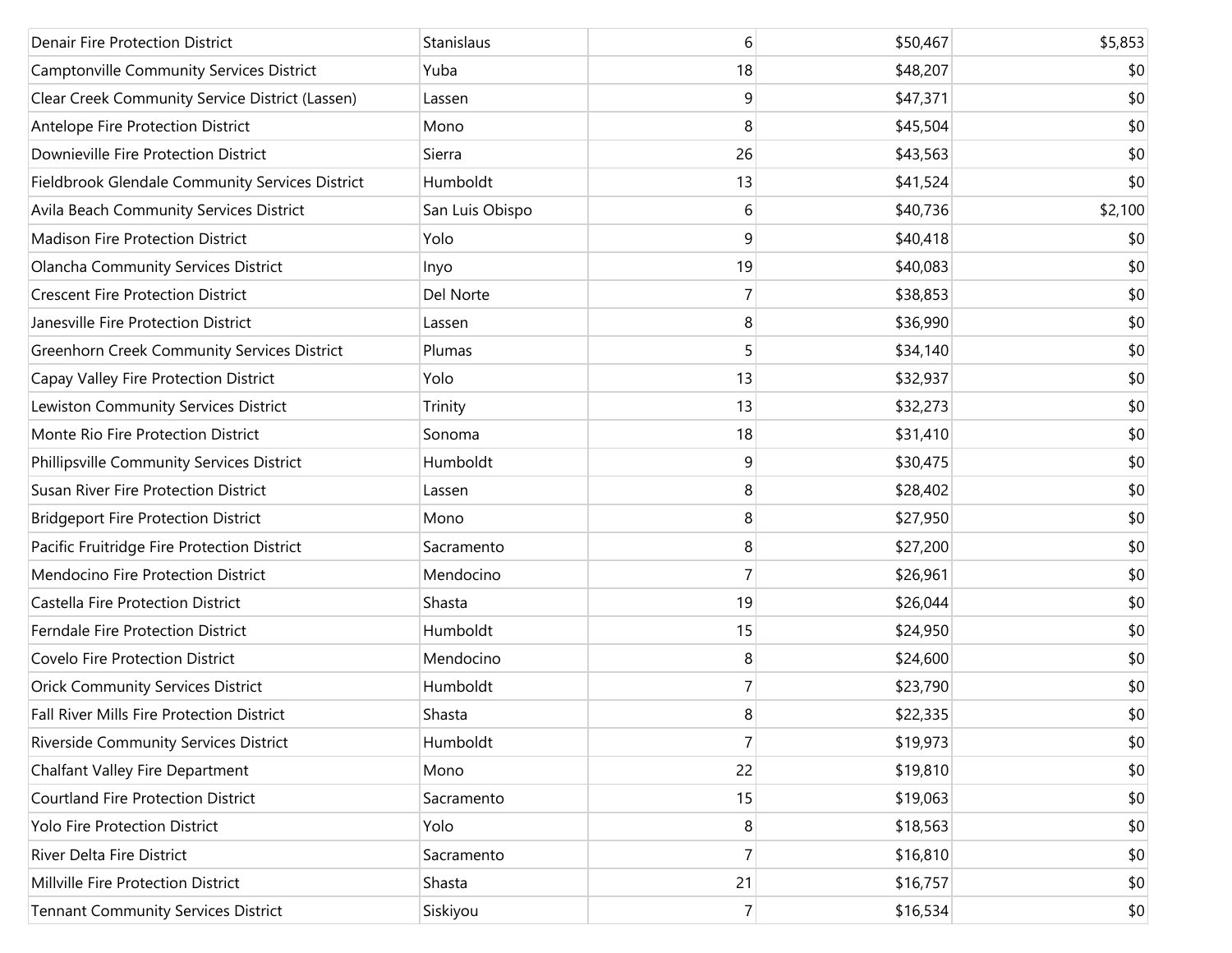| Yermo Community Services District                  | San Bernardino | 12 | \$14,639 | \$0 |
|----------------------------------------------------|----------------|----|----------|-----|
| Washington County Water District                   | Nevada         | 7  | \$12,748 | \$0 |
| Loma Rica-Browns Valley Community Service District | Yuba           | 6  | \$12,600 | \$0 |
| Knights Landing Fire Protection District           | Yolo           | 7  | \$12,000 | \$0 |
| <b>Tracy Fire Protection District</b>              | San Joaquin    | 5  | \$12,000 | \$0 |
| Alta Fire Protection District                      | Placer         | 7  | \$11,650 | \$0 |
| <b>Coastside Fire Protection District</b>          | San Mateo      | 6  | \$11,560 | \$0 |
| Tulelake Multi - County Fire Protection District   | Siskiyou       | 8  | \$11,100 | \$0 |
| <b>Stones-Bengard Community Service District</b>   | Lassen         | 6  | \$9,600  | \$0 |
| Oakdale Fire Protection District                   | Stanislaus     | 6  | \$9,299  | \$0 |
| <b>Crescent Mills Fire Protection District</b>     | Plumas         | 6  | \$7,650  | \$0 |
| Tuxedo-Country Club Fire Protection District       | San Joaquin    | 3  | \$7,650  | \$0 |
| Klamath Fire Protection District No. 5             | Del Norte      | 6  | \$7,500  | \$0 |
| Eastern Plumas Rural Fire Protection District      | Plumas         | 6  | \$7,275  | \$0 |
| <b>McArthur Fire Protection District</b>           | Shasta         | 5  | \$7,220  | \$0 |
| <b>Butte Valley Fire Protection</b>                | Siskiyou       | 6  | \$7,118  | \$0 |
| Lincoln Fire Protection District                   | San Joaquin    | 5  | \$7,100  | \$0 |
| Lake Pillsbury Fire Protection District            | Lake           | 20 | \$6,770  | \$0 |
| Hamilton Branch Fire Protection District           | Plumas         | 6  | \$6,290  | \$0 |
| Cazadero Community Services District               | Sonoma         | 8  | \$6,150  | \$0 |
| Vista Fire Protection District                     | San Diego      | 5  | \$5,200  | \$0 |
| <b>Eastside Fire Protection District</b>           | San Joaquin    | 5  | \$5,175  | \$0 |
| <b>Hopland Public Utility District</b>             | Mendocino      | 5  | \$5,060  | \$0 |
| <b>Grenada Fire Protection District</b>            | Siskiyou       | 10 | \$5,012  | \$0 |
| Petrolia Fire Protection District                  | Humboldt       | 7  | \$3,800  | \$0 |
| Roseland Fire Protection District                  | Sonoma         | 3  | \$3,500  | \$0 |
| <b>Strathmore Fire Protection District</b>         | Tulare         | 3  | \$3,220  | \$0 |
| <b>Big Valley Fire Protection District</b>         | Lassen         | 4  | \$3,000  | \$0 |
| Mayten Fire Protection District                    | Siskiyou       | 11 | \$2,714  | \$0 |
| Ord Fire Protection District                       | Glenn          | 6  | \$2,505  | \$0 |
| Happy Camp Fire Protection District                | Siskiyou       | 6  | \$2,400  | \$0 |
| Humboldt Fire Protection District No. 1            | Humboldt       | 5  | \$2,400  | \$0 |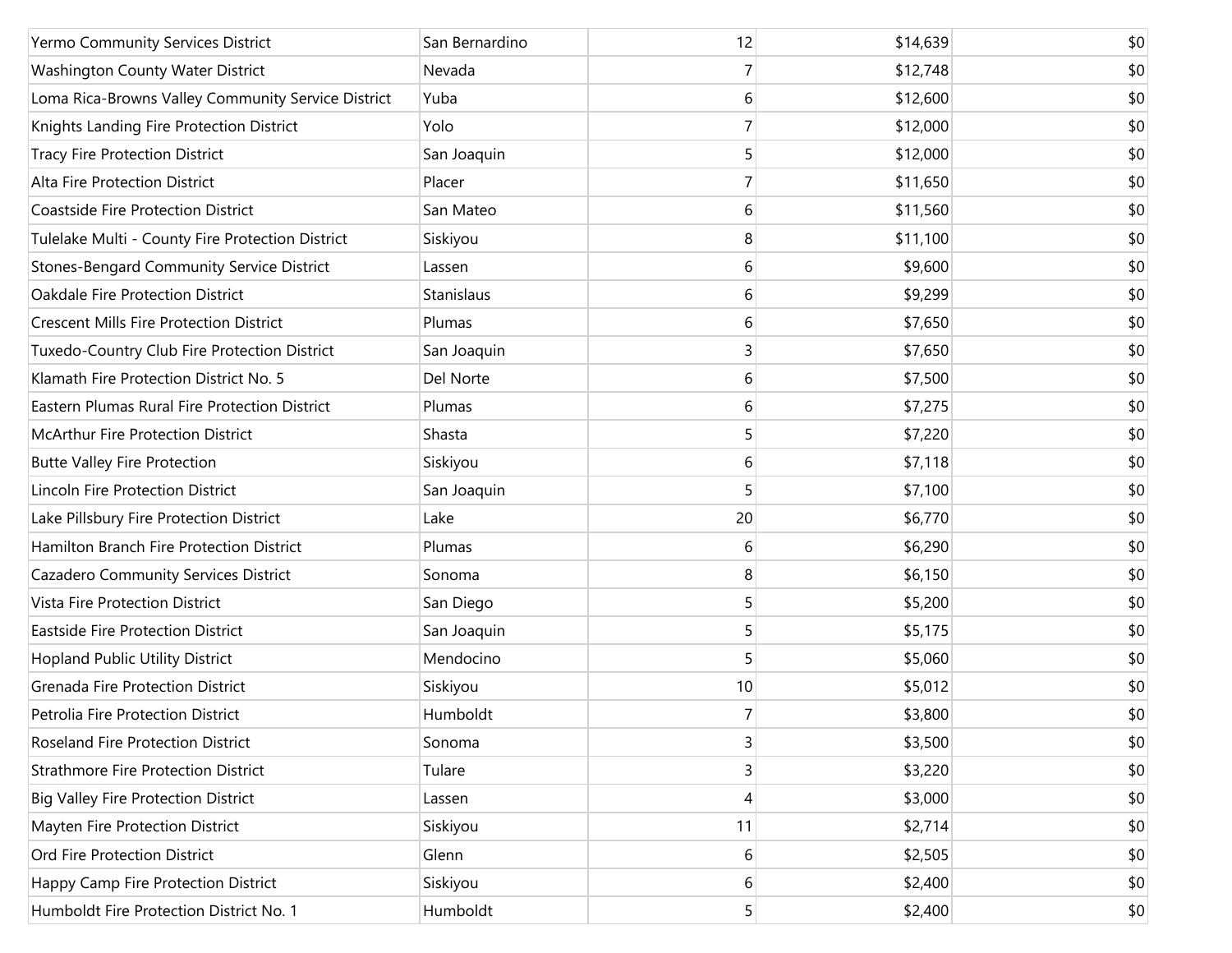| Meadow Valley Fire Protection District             | Plumas      | 5 | \$2,171 | \$0 |
|----------------------------------------------------|-------------|---|---------|-----|
| Rocklin Fire Protection District                   | Placer      | 3 | \$1,900 | \$0 |
| <b>Carlotta Community Services District</b>        | Humboldt    | 6 | \$1,800 | \$0 |
| Niland Fire Protection District                    | Imperial    | 5 | \$1,200 | \$0 |
| Pajaro Valley Fire Protection District             | Santa Cruz  | 5 | \$1,160 | \$0 |
| Douglas City Community Services District           | Trinity     | 9 | \$1,110 | \$0 |
| Standish-Litchfield Fire Protection District       | Lassen      | 5 | \$1,000 | \$0 |
| Delta Fire Protection District (Sacramento)        | Sacramento  | 3 | \$900   | \$0 |
| <b>Dunsmuir Fire Protection District</b>           | Siskiyou    | 5 | \$760   | \$0 |
| <b>Buckeye Fire Protection District</b>            | Shasta      | 4 | \$750   | \$0 |
| Pliocene Ridge Community Services District         | Sierra      | 8 | \$264   | \$0 |
| <b>Adin Fire Protection District</b>               | Modoc       | 4 | \$0     | \$0 |
| Albion-Little River Fire Protection                | Mendocino   | 5 | \$0     | \$0 |
| <b>Alturas Fire Protection District</b>            | Modoc       | 4 | \$0     | \$0 |
| Aromas Tri-County Fire Protection District         | Monterey    | 5 | \$0     | \$0 |
| <b>Bald Mountain Fire Protection District</b>      | Fresno      | 5 | \$0     | \$0 |
| Bear Valley-Indian Valley Fire Protection District | Colusa      | 5 | \$0     | \$0 |
| <b>Boggs Tract Fire Protection District</b>        | San Joaquin | 3 | \$0     | \$0 |
| <b>Bridgeville Fire Protection District</b>        | Humboldt    | 5 | \$0     | \$0 |
| C Road Community Services District                 | Plumas      | 5 | \$0     | \$0 |
| Canby Fire Protection District                     | Modoc       | 4 | \$0     | \$0 |
| Capay Fire Protection District                     | Tehama      | 5 | \$0     | \$0 |
| Carmel Highlands Fire Protection District          | Monterey    | 5 | \$0     | \$0 |
| Cedarville Fire Protection District                | Modoc       | 5 | \$0     | \$0 |
| <b>Ceres Fire Protection District</b>              | Stanislaus  | 3 | \$0     | \$0 |
| Coffee Creek Fire Protection District              | Trinity     | 7 | \$0     | \$0 |
| <b>Comptche Community Services District</b>        | Mendocino   | 5 | \$0     | \$0 |
| Copco Lake Fire Protection District                | Siskiyou    | 5 | \$0     | \$0 |
| <b>Cypress Fire Protection District</b>            | Monterey    | 5 | \$0     | \$0 |
| Davis Creek Fire Protection District               | Modoc       | 3 | \$0     | \$0 |
| District 10-Hallwood Community Services District   | Yuba        | 5 | \$0     | \$0 |
| Dixon Fire Protection District                     | Solano      | 5 | \$0     | \$0 |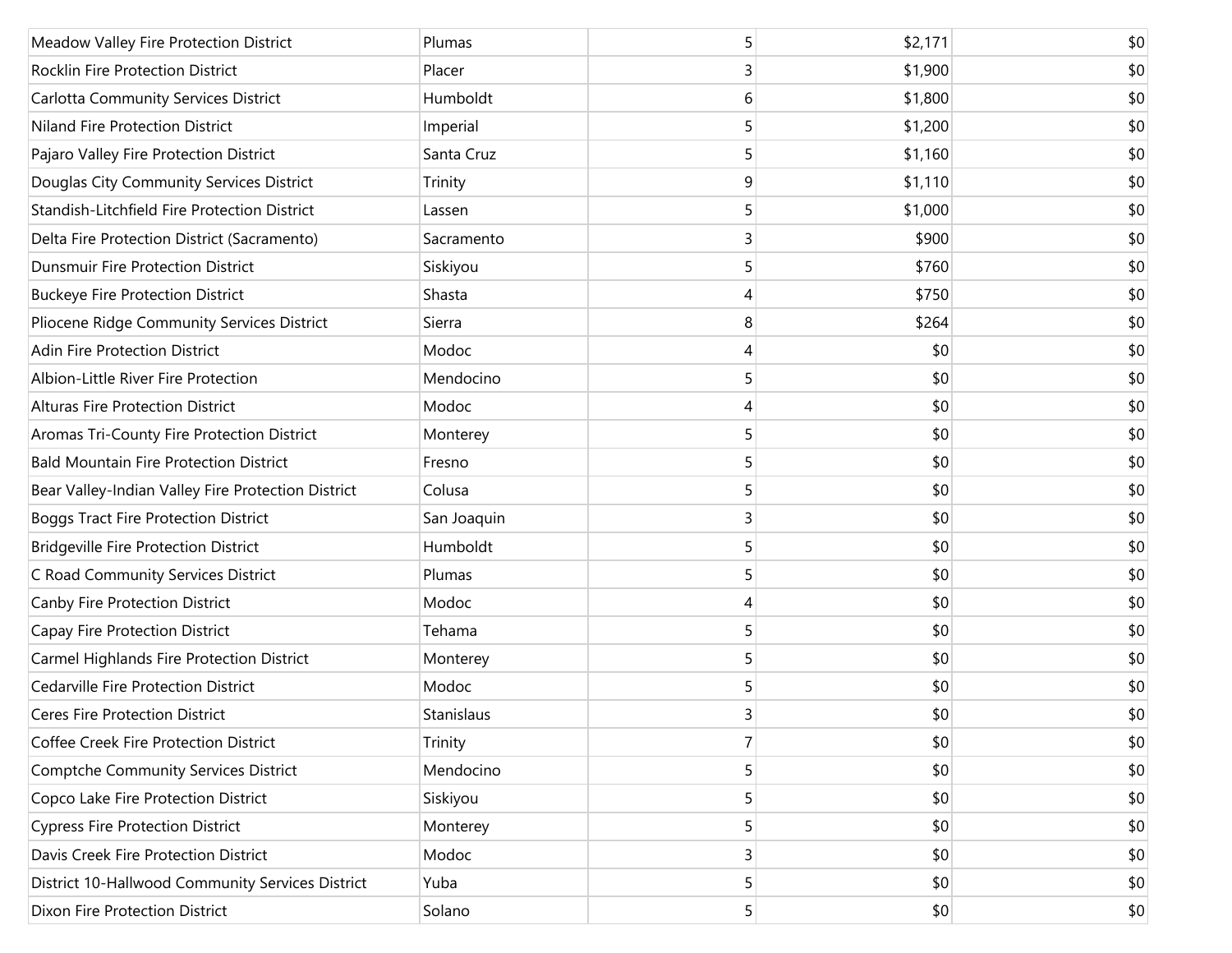| Dobbins Oregon House Fire Protection District                  | Yuba      | 5  | \$0 | \$0 |
|----------------------------------------------------------------|-----------|----|-----|-----|
| Doyle Fire Protection District                                 | Lassen    | 3  | \$0 | \$0 |
| Eagleville Fire Protection District                            | Modoc     | 4  | \$0 | \$0 |
| East Davis Fire Protection District                            | Yolo      | 15 | \$0 | \$0 |
| <b>Elk Community Services District</b>                         | Mendocino | 5  | \$0 | \$0 |
| Elk Creek Fire Protection District                             | Glenn     | 3  | \$0 | \$0 |
| <b>Elkhorn Fire Protection District</b>                        | Yolo      | 5  | \$0 | \$0 |
| <b>Fairview Fire Protection District</b>                       | Alameda   | 5  | \$0 | \$0 |
| Fig Garden Fire Protection District                            | Fresno    | 3  | \$0 | \$0 |
| Firenet Lassen                                                 | Lassen    | 5  | \$0 | \$0 |
| Foothill Fire Protection District (Yuba)                       | Yuba      | 5  | \$0 | \$0 |
| Fort Bragg Rural Fire Protection District                      | Mendocino | 5  | \$0 | \$0 |
| Ft. Bidwell Fire Protection District                           | Modoc     | 3  | \$0 | \$0 |
| Garberville Fire Protection District                           | Humboldt  | 3  | \$0 | \$0 |
| <b>Gasquet Fire Protection District</b>                        | Del Norte | 5  | \$0 | \$0 |
| <b>Gazelle Fire Protection District</b>                        | Siskiyou  | 5  | \$0 | \$0 |
| Glenn-Colusa Fire Protection District                          | Glenn     | 3  | \$0 | \$0 |
| <b>Gonzales Fire Protection District</b>                       | Monterey  | 3  | \$0 | \$0 |
| Hornbrook Fire Protection District                             | Siskiyou  | 3  | \$0 | \$0 |
| Hyampom Community Service District                             | Trinity   | 5  | \$0 | \$0 |
| Jamestown Fire Protection District                             | Tuolumne  | 5  | \$0 | \$0 |
| Junction City Fire Protection District                         | Trinity   | 5  | \$0 | \$0 |
| Kneeland Fire Protection District                              | Humboldt  | 5  | \$0 | \$0 |
| La Porte Fire Protection District                              | Plumas    | 3  | \$0 | \$0 |
| Lake City Fire Protection District                             | Modoc     | 3  | \$0 | \$0 |
| Lake Forest Fire Protection District                           | Lassen    | 4  | \$0 | \$0 |
| Lee Vining Fire Protection District                            | Mono      | 3  | \$0 | \$0 |
| Leggett Valley Fire Protection District                        | Mendocino | 5  | \$0 | \$0 |
| Likely Fire Protection District                                | Modoc     | 5  | \$0 | \$0 |
| Little Valley Community Services District                      | Lassen    | 3  | \$0 | \$0 |
| Livermore-Pleasanton Fire Department Joint Powers<br>Authority | Alameda   | 4  | \$0 | \$0 |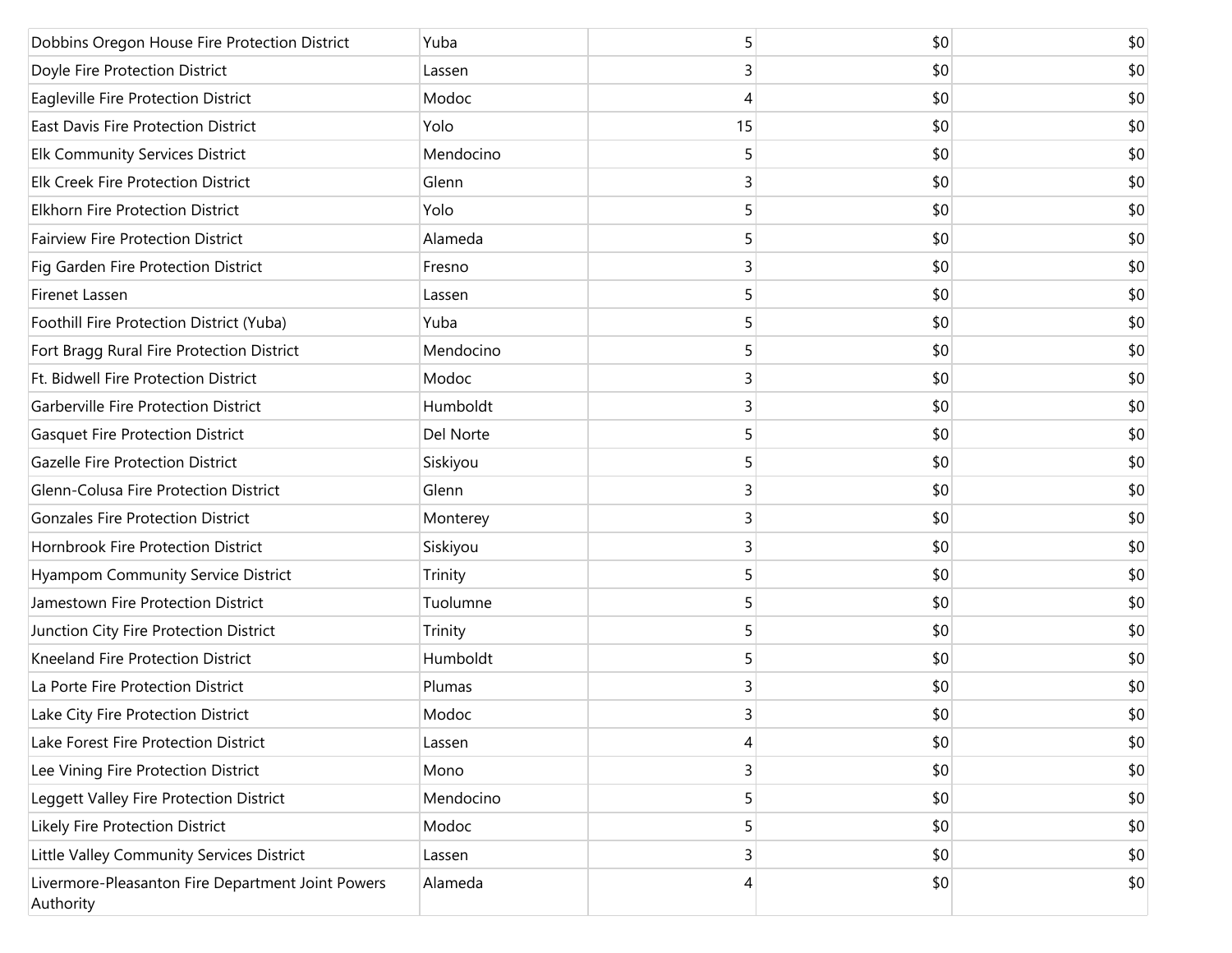| Lockwood Fire Protection District                | Amador      | 5  | \$0 | \$0 |
|--------------------------------------------------|-------------|----|-----|-----|
| Loleta Fire Protection District                  | Humboldt    | 5  | \$0 | \$0 |
| Long Valley Community Services District          | Plumas      | 5  | \$0 | \$0 |
| Lookout Fire Protection District                 | Modoc       | 3  | \$0 | \$0 |
| Los Altos Hills County Fire District             | Santa Clara | 7  | \$0 | \$0 |
| Lower Sweetwater Fire Protection District        | San Diego   | 3  | \$0 | \$0 |
| Madeline Fire Protection District                | Lassen      | 3  | \$0 | \$0 |
| Metro Cities Fire Authority                      | Orange      | 18 | \$0 | \$0 |
| Milford Fire Protection District                 | Lassen      | 4  | \$0 | \$0 |
| Mission-Soledad Fire Protection District         | Monterey    | 5  | \$0 | \$0 |
| Modesto Ceres Fire Protection Agency             | Stanislaus  | 5  | \$0 | \$0 |
| Mono City Fire Protection District               | Mono        | 4  | \$0 | \$0 |
| Montaque Fire Protection District                | Siskiyou    | 3  | \$0 | \$0 |
| Mootamai Municipal Water District                | San Diego   | 4  | \$0 | \$0 |
| Mountain View Fire Protection District           | Stanislaus  | 4  | \$0 | \$0 |
| <b>Myers Fire Protection District</b>            | Humboldt    | 5  | \$0 | \$0 |
| Net Six Joint Powers Authority                   | San Mateo   | 5  | \$0 | \$0 |
| Nevada County Fire Agency                        | Nevada      | 10 | \$0 | \$0 |
| No-Mans Land Fire Protection District            | Yolo        | 5  | \$0 | \$0 |
| Northwest Lassen Fire Protection District        | Lassen      | 4  | \$0 | \$0 |
| Occidental Community Services District           | Sonoma      | 5  | \$0 | \$0 |
| <b>Orland Fire Protection District</b>           | Glenn       | 5  | \$0 | \$0 |
| Paradise Fire Protection District                | Mono        | 5  | \$0 | \$0 |
| Piercy Fire Protection District                  | Mendocino   | 3  | \$0 | \$0 |
| Pine Acres Community Services District           | Amador      | 5  | \$0 | \$0 |
| Plumas Brophy Fire Protection District           | Yuba        | 3  | \$0 | \$0 |
| Post Mountain Public Utility District            | Trinity     | 5  | \$0 | \$0 |
| Potter Valley Community Services District        | Mendocino   | 5  | \$0 | \$0 |
| Prattville-Almanor Fire Protection District      | Plumas      | 3  | \$0 | \$0 |
| Princeton Fire Protection District               | Colusa      | 5  | \$0 | \$0 |
| Redway Fire Protection District                  | Humboldt    | 5  | \$0 | \$0 |
| Redwood Empire Dispatch Communications Authority | Sonoma      | 7  | \$0 | \$0 |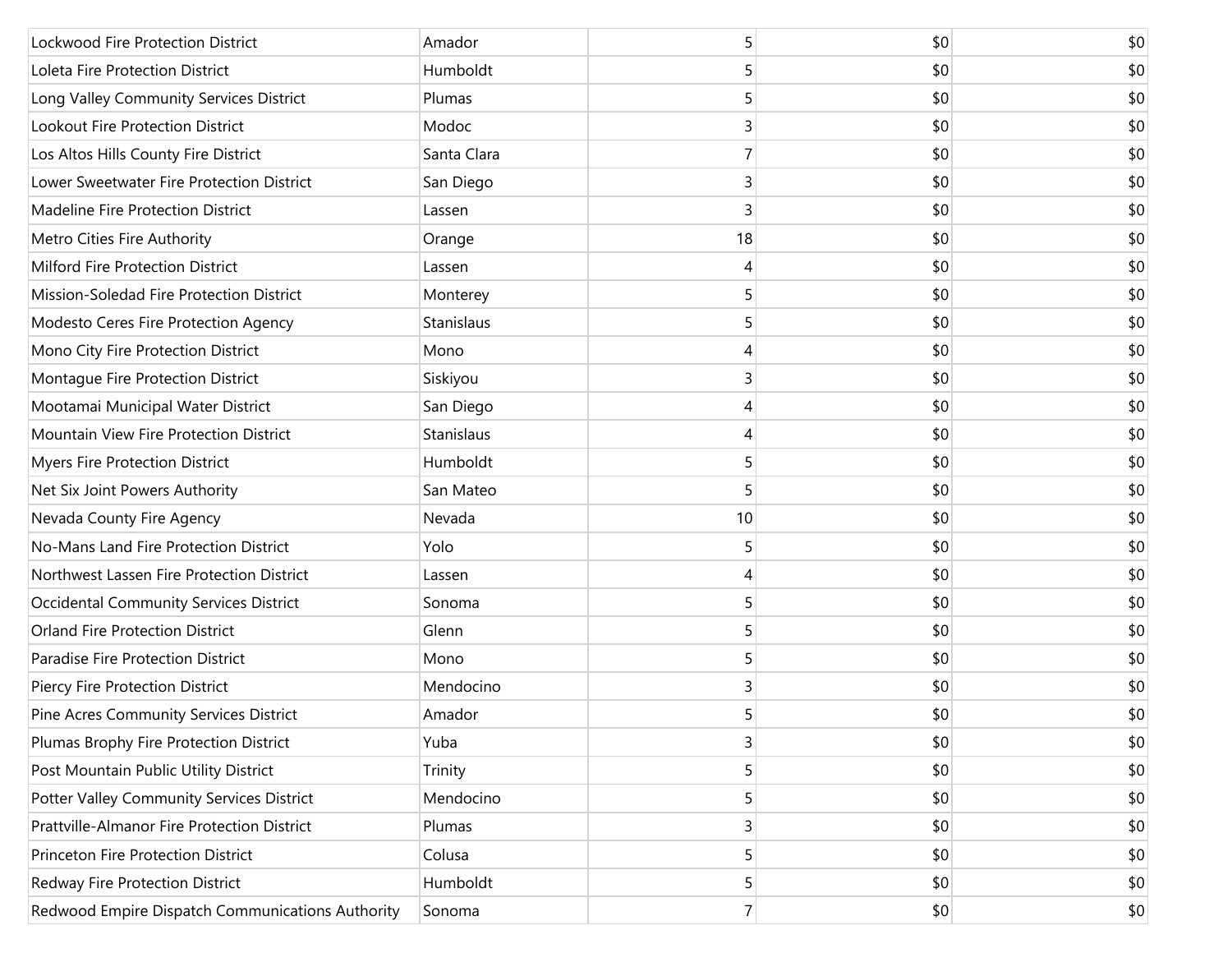| Rio Dell Fire Protection District                   | Humboldt        | 5  | \$0 | \$0 |
|-----------------------------------------------------|-----------------|----|-----|-----|
| <b>Rural Fire Protection District</b>               | San Diego       | 5  | \$0 | \$0 |
| Salyer Community Service District                   | Trinity         | 5  | \$0 | \$0 |
| Samoa Fire Protection District                      | Humboldt        | 5  | \$0 | \$0 |
| San Bernardino Regional Emergency Training Center   | San Bernardino  | 8  | \$0 | \$0 |
| San Joaquin County Joint Radio Users Group          | San Joaquin     | 15 | \$0 | \$0 |
| San Joaquin County Regional Fire Dispatch Authority | San Joaquin     | 5  | \$0 | \$0 |
| Santa Lucia Community Services District             | Monterey        | 5  | \$0 | \$0 |
| Santa Margarita Fire Protection                     | San Luis Obispo | 3  | \$0 | \$0 |
| Sierra City Fire Protection District                | Sierra          | 5  | \$0 | \$0 |
| Sierra County Fire Protection District No. 1        | Sierra          | 5  | \$0 | \$0 |
| Sierra Valley Fire Protection District              | Plumas          | 4  | \$0 | \$0 |
| Sleepy Hollow Fire Protection District              | Marin           | 3  | \$0 | \$0 |
| South Monterey County Fire Protection District      | Monterey        | 5  | \$0 | \$0 |
| South Santa Clara County Fire District              | Santa Clara     | 7  | \$0 | \$0 |
| South Yreka Fire Protection District                | Siskiyou        | 5  | \$0 | \$0 |
| <b>Spreckels Community Services District</b>        | Monterey        | 5  | \$0 | \$0 |
| Springlake Fire Protection District                 | Yolo            | 5  | \$0 | \$0 |
| <b>Strawberry Fire Protection District</b>          | Tuolumne        | 5  | \$0 | \$0 |
| Suburban Pines Community Services District          | Placer          | 5  | \$0 | \$0 |
| <b>Sutter Basin Fire Protection District</b>        | Sutter          | 3  | \$0 | \$0 |
| Telegraph Ridge Fire Protection District            | Humboldt        | 5  | \$0 | \$0 |
| Timber Cove Fire Protection District                | Sonoma          | 3  | \$0 | \$0 |
| Trinity Center Community Services District          | Trinity         | 5  | \$0 | \$0 |
| West Patton Village Community Services District     | Lassen          | 5  | \$0 | \$0 |
| West Stanislaus Fire Protection District            | Stanislaus      | 5  | \$0 | \$0 |
| <b>Westport Fire Protection District</b>            | Stanislaus      | 5  | \$0 | \$0 |
| Wheeler Crest Fire Protection District              | Mono            | 5  | \$0 | \$0 |
| White Mountain Fire Protection                      | Mono            | 5  | \$0 | \$0 |
| Whitehawk Ranch Community Services District         | Plumas          | 5  | \$0 | \$0 |
| <b>Williams Fire Protection District</b>            | Colusa          | 5  | \$0 | \$0 |
| Willow Creek Fire Protection District               | Humboldt        | 5  | \$0 | \$0 |